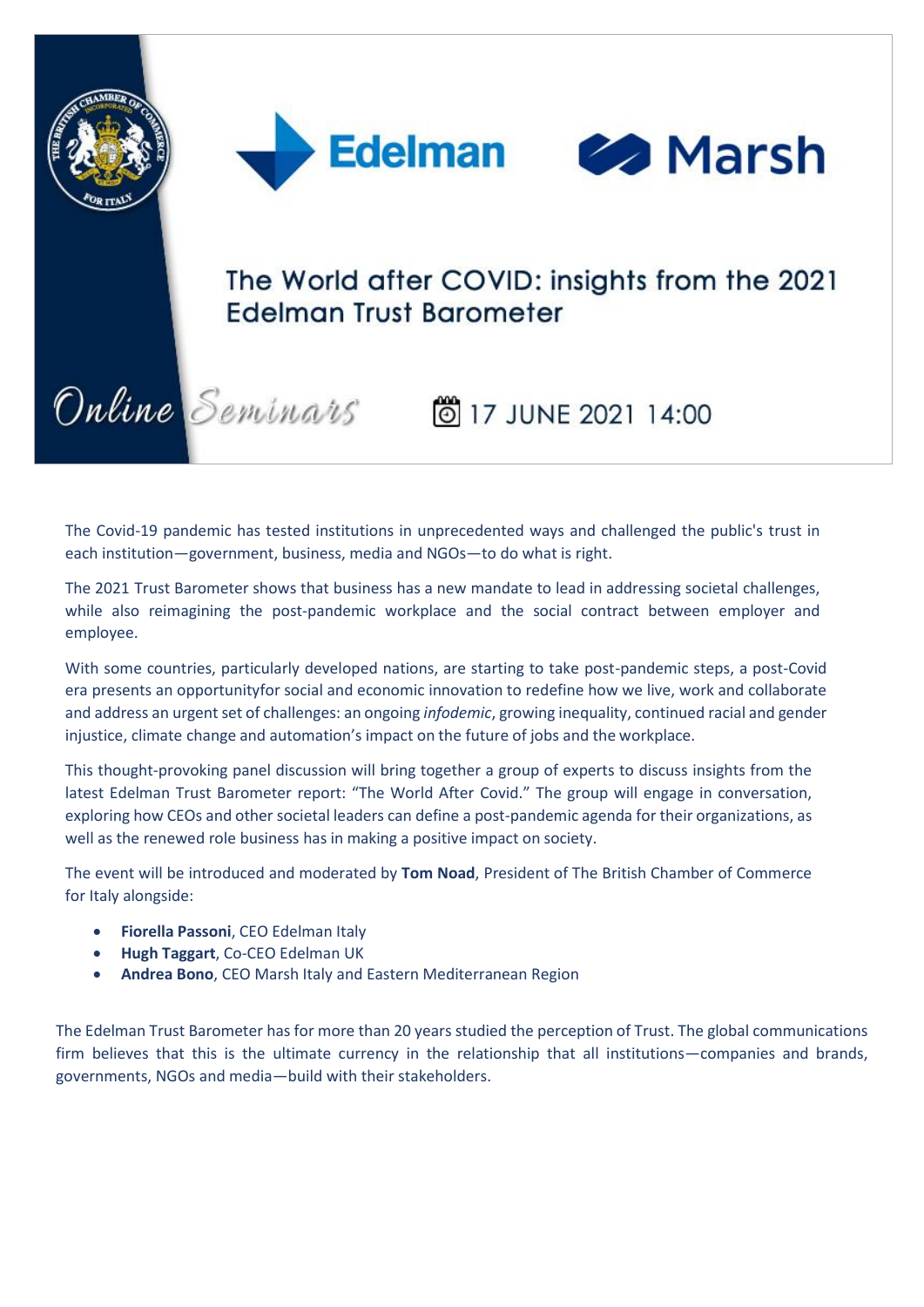#### **DISTINGUISHED SPEAKERS**



### **Tom Noad**

President, The British Chamber of Commerce for Italy

Tom is an English business lawyer and first came to Milan with his former firm, Withers, in the autumn of 2010 on a six month secondment. At the end of that time, he was lucky enough to be asked to stay and he has remained in Italy ever since. His work focuses on advising Italian clients on UK corporate and commercial matters as well as UK and international clients on investments into Italy.

In 2018, Tom left Withers and, with several former colleagues, helped to launch a new law firm, L2B Partners Studio Legale, which currently has its offices in Vicenza and Padova. The firm's focus is on assisting Italian entrepreneurs and companies looking to expand their business abroad as well as foreign investors looking to operate in Italy.

Tom was appointed as a Councillor of The British Chamber of Commerce in 2016 and then as the Vice-President in 2018. In 2019, Tom was elected to the position of President of the Chamber and has now served in that role for two years.



**Fiorella Passoni** CEO, Edelman Italy

With over 25 years of experience in the communications field, Fiorella Passoni leads operations for Edelman Italy. She provides strategic counsel to organizations during their initial launch, growth, and transformation phases, all while protecting their reputation in times of issues and crisis.

Fiorella is a guiding force in the industry's ever-evolving communication model where purpose and creativity serve as crucial elements to solve business challenges. An action communications model driven by the concept of "earned at the core and social by design" which leverages insights, data and technology to unlock culturally-relevant social issues as drivers for making positive societal impact, earn attention and – ultimately – trust.

Within the Edelman network, Fiorella is a member of the Global Strategy Committee and the EMEA Leadership Team. She has received numerous industry accolades, most recently being awarded the "Communication Manager of the Year" and the "Manager Italia Excellence Award" (2018). Under her leadership, Edelman Italy has also been recognized with the "Positive Business Company & Team Award" as well as named "Most Innovative Agency of the Year."

In 2020, Fiorella was selected to participate in the prestigious International Women's Forum "Fellows Program:" for a year-long, intensive leadership development experience in partnership with the Harvard and INSEAD Business Schools for 28 women leaders representing 14 nations.

In 2012 she was admitted to the Council for the United States and Italy, a binational non-profit, non-political organization founded in 1983 by Gianni Agnelli and David Rockefeller. The Council aims at fostering closer ties between the United States and Italy and the focus of its membership and activities is economy and finance.

Fiorella also serves as adjunct professor at the LUMSA University in Rome.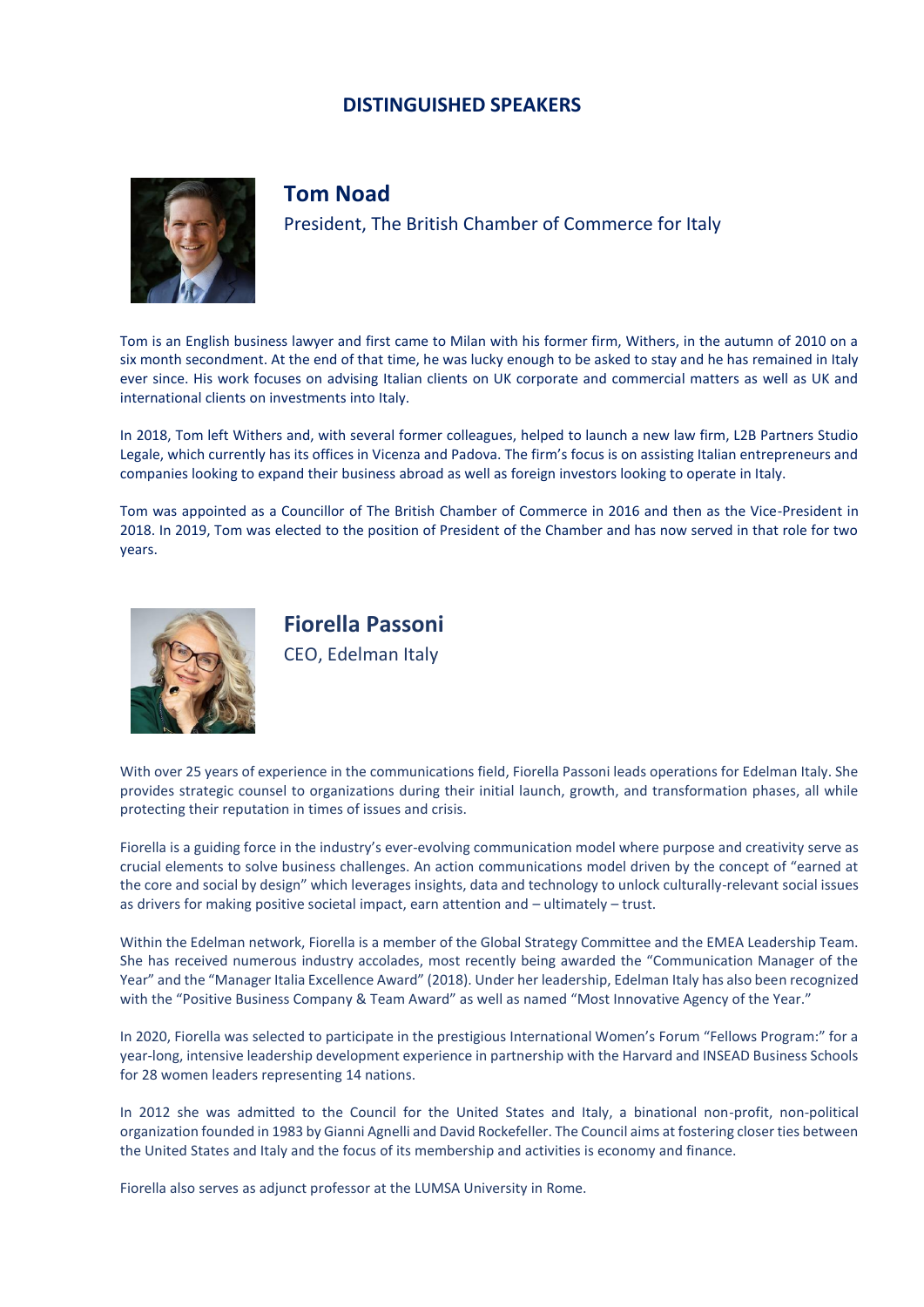

**Hugh Taggart** Co-Chief Executive Officer, Edelman UK&Ireland

Hugh has been advising senior leaders on building trust and using reputation as an asset to drive business performance for nearly two decades.

An experienced communicator, Hugh helps some of the world's biggest brands to mitigate reputational risk, develop market leading positions and win the support of their stakeholders. His portfolio of clients includes the likes of Starbucks, Heineken, Ikea and ABF.

As co-CEO of Edelman's UK & Ireland business, Hugh is jointly responsible for its commercial, cultural and operational performance –and is Edelman's Global Crisis Practice Chair.

Hugh previously led Edelman EMEA's Corporate Affairs practice –spanning its Corporate Reputation, Public Affairs and Financial Communications teams –for four years.

As the Global Crisis Chair, Hugh oversees Edelman's network of more than 100 crisis practitioners and led the company's Taskforce response to Coronavirus, drawing on expertise from around the firm to advise clients through a myriad of evolving corporate issues.

Prior to joining Edelman, Hugh was the Managing Director of Bell Pottinger's award-winning Engage practice and was a part of the start-up success of Betfair, now one of the world's biggest gaming companies, where he worked in senior corporate affairs roles in the UK and Australia.

A proven leader in challenging corporate environments, Hugh excels at delivering thoughtful advice, nurturing talent and building high performance teams.



# **Andrea Bono**

CEO, Marsh Italy and Eastern Mediterranean Region

Andrea Bono is Chief Executive Officer of Marsh Italy (from June 2019), Chairman of Marsh Advisory Italy (from June 2017) and CEO of the Eastern Mediterranean Region (Cyprus, Greece, Israel and Turkey – from January 2021).

He joined Marsh in 2010 as Head of the Risk Management Segment. In 2011 he also took responsibility of the Broking Teams dedicated to placement activities, Specialties and Industries (Marine, Credit, Financial Lines, Aviation, Power & Energy, M&A, Financial Institution) and in 2015 he became General Manager and Member of the Board of Directors.

He started his professional career in the broking industry in 1996 at Willis Faber & Dumas in the Global Property & Casualty Department in London, working for the creation of the Italian Desk devoted to the facultative reinsurance of major Property & Liability and Energy & Power Utility risks. In 2001 he moved back to Italy, where he became Head of Large Account Team of Willis Italia.